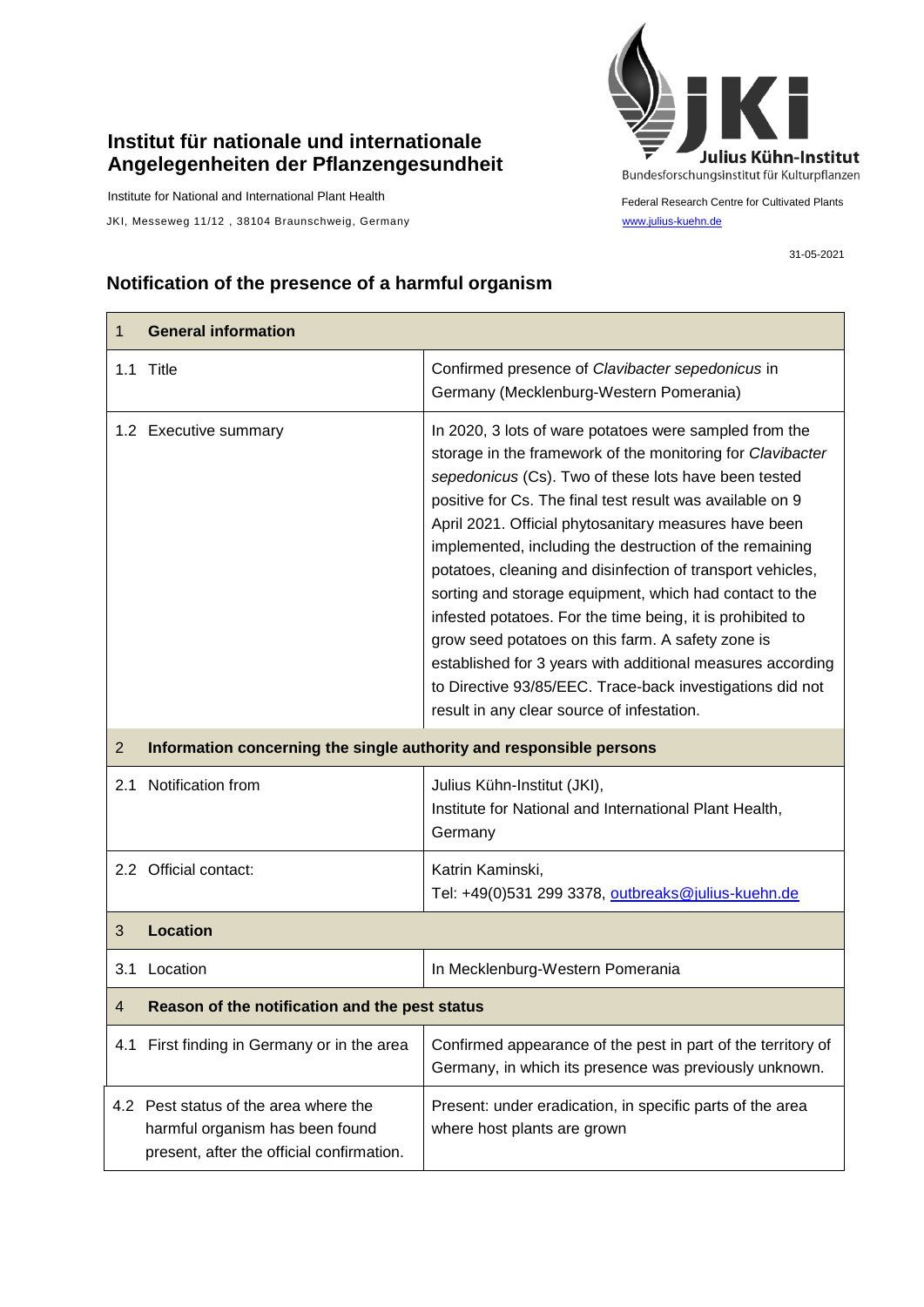|     | 4.3 Pest status in Germany before the<br>official confirmation of the presence, or<br>suspected presence, of the harmful<br>organism. | Present: under eradication                                                                                                                                                                      |  |
|-----|---------------------------------------------------------------------------------------------------------------------------------------|-------------------------------------------------------------------------------------------------------------------------------------------------------------------------------------------------|--|
|     | 4.4 Pest status in Germany after the<br>official confirmation of the presence of<br>the harmful organism.                             | Present: under eradication                                                                                                                                                                      |  |
| 5   | Finding, sampling, testing and confirmation of the harmful organism                                                                   |                                                                                                                                                                                                 |  |
| 5.1 | How the presence or appearance of<br>the harmful organism was found.                                                                  | Pest related official survey.                                                                                                                                                                   |  |
|     | 5.2 Date of finding:                                                                                                                  | 17-12-2020                                                                                                                                                                                      |  |
| 5.3 | Sampling for laboratory analysis.                                                                                                     | Date of sampling: 03-12-2020                                                                                                                                                                    |  |
|     | 5.4 Name and address of the Laboratory                                                                                                | Landesamt für Landwirtschaft, Lebensmittelsicherheit und<br>Fischerei Mecklenburg - Vorpommern (LALLF M-V) -<br>Abteilung Pflanzenschutzdienst<br>Graf-Lippe-Str. 1<br>18059 Rostock<br>Germany |  |
| 5.5 | Diagnostic method                                                                                                                     | According to peer reviewed protocols.                                                                                                                                                           |  |
|     | 5.6 Date of official confirmation of the<br>harmful organism's identity.                                                              | 09-04-2021                                                                                                                                                                                      |  |
| 6   | Infested area, and the severity and source of the outbreak in that area                                                               |                                                                                                                                                                                                 |  |
| 6.1 | Characteristics of the infested area<br>and its vicinity.                                                                             | Open air - production area: field (arable, pasture)<br>Type of element: Other plant, part of a plant or plant<br>product                                                                        |  |
|     | 6.2 Host plants in the infested area and its<br>vicinity                                                                              | Solanum tuberosum                                                                                                                                                                               |  |
|     | 6.3 Infested plant(s), plant product(s) and<br>other object(s).                                                                       | Solanum tuberosum (1286 tons)<br>1275 tons of variety 'Horizon' and 11 tons of variety 'Gala'                                                                                                   |  |
|     | 6.4 Source of the outbreak                                                                                                            | The initial planting material of the variety Gloria originates                                                                                                                                  |  |